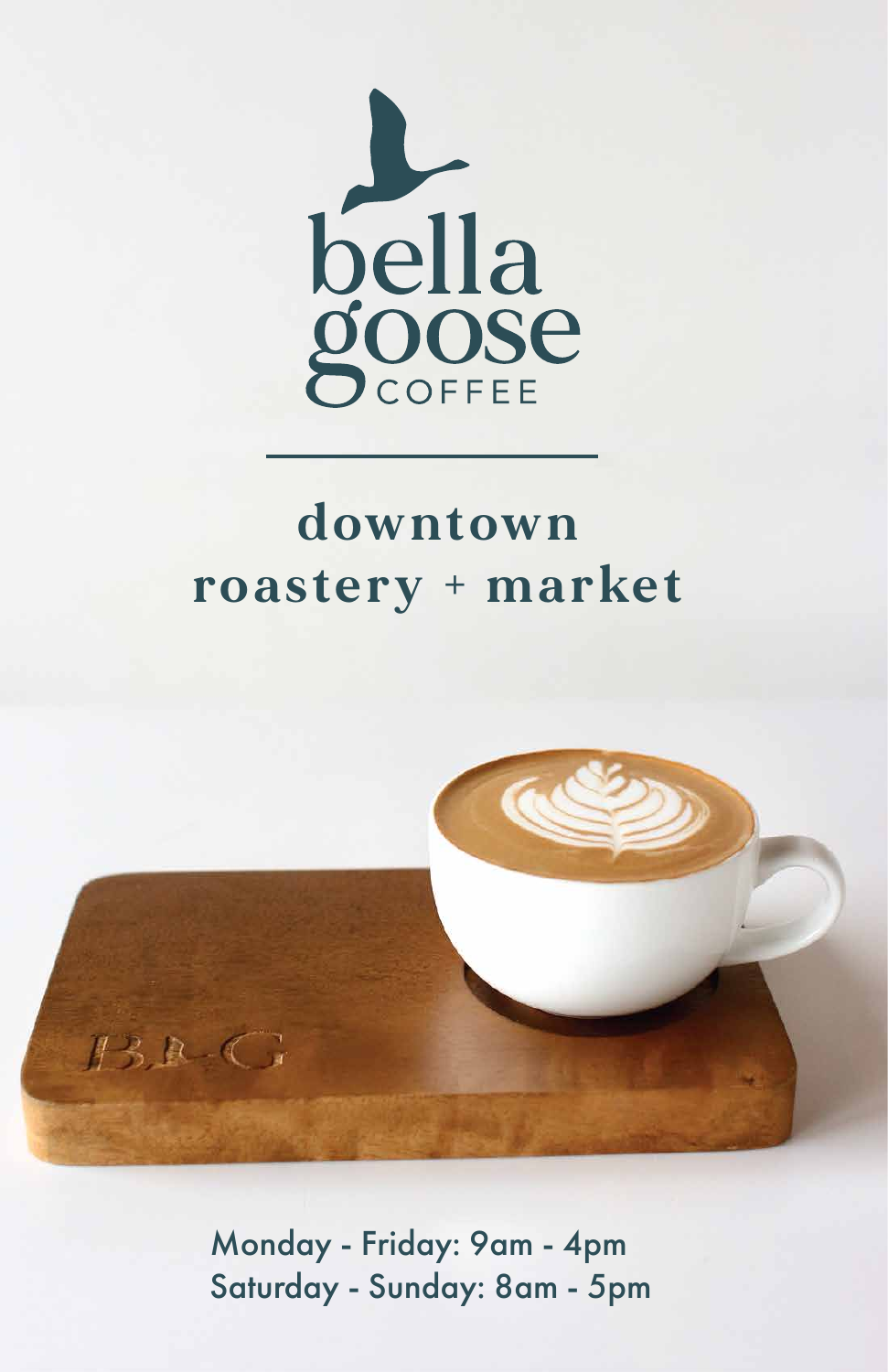# DRINK

## **ESPRESSO**

#### Made with Sassy Cow Wisconsin Milk

| <b>Espresso</b> | 2.75     |
|-----------------|----------|
| Macchiato       | 3.25     |
| Americano       | 3.25     |
| Cappuccino      | 3.5      |
| Cortado         | 3.5      |
| Latte           | 4 / 4.75 |
| Breve           | 4.75     |

#### **HOUSEMADE SYRUPS**

Caramel, Vanilla Bean, Mocha, Mint, Lavender, Local Raw Honey +.75

#### **MILK OPTIONS**

Whole / Skim Almond & Oat +.75

# **COFFEE**

Freshly Roasted in House

| <b>House Brew</b> | 3 / 3.75         |
|-------------------|------------------|
| <b>Red Eye</b>    | $\boldsymbol{4}$ |

**Bulletproof**  $4.5$ 

 $5/5.5$ Cold Brew

Crafty Cold Brew 5.75 cold brew aerated with half & half and sugar-salt mixture

#### Shifty Cold Brew 6.5 cold brew aerated with half & half, sugar-salt mixture & espresso

### **TEA&MORE**

### **TRADEMARK LATTES**

| <b>Salted Caramel</b><br>Latte | 5 / 5.75   |
|--------------------------------|------------|
| Lavender<br>Mocha              | 4.5 / 5.25 |
| Lavender<br>Mint Latte         | 4.5 / 5.25 |
| Vanilla<br><b>Bean Latte</b>   | 4.75 / 5.5 |
| Honey<br>Cinnamon Latte        | 4.5 / 5.25 |

### **SUMMER SPECIALS**

| Matcha Lemonade                                                                                  | 4.5 / 5.25 |
|--------------------------------------------------------------------------------------------------|------------|
| Rose Lemonade                                                                                    | 4.5 / 5.25 |
| <b>Bella Sunrise</b><br>orange juice, Topo Chico sparkling water, vanilla, cinnamon,<br>espresso | 4.75 / 5.5 |
| Thai Tea<br>thai tea latte sweetened with simple syrup                                           | 4.5 / 5.25 |

## **SMOOTHIE**

No Dairy or Added Sugar

**Banana Berry** 7 Strawberry, Blueberry, Banana, Fresh Pressed Orange Juice

**Tropical Berry** 7

Pineapple, Strawberry, Banana, Fresh Pressed Orange Juice

Seasonal Selection

Loose Leaf  $3 / 3.75$ Hot or Iced

- House Blend
- Organic Black Yuunan
- Jasmine Green
- Earl Grey
- Pomegranate White

Chai Tea  $4.5 / 5.25$ 

Vanilla Matcha 4.75 / 5.75 Green tea matcha latte handcrafted with house-made vanilla syrup

Hot Chocolate 4 / 4.75

### **FRESH JUICE**

Orange Juice  $\overline{5}$ Unpasteurized fresh orange juice

Cold Pressed  $\&$  Bottled by Juiced in Milwaukee, WI

Lean & Clean  $4.5$ Kale, Cucumber, Apple, Lime, Ginger

 $4.5$ **Super Destroyer** Beet, Carrot, Apple, Lemon

**Eternal Life**  $4.5$ Pineapple, Orange, Ginger